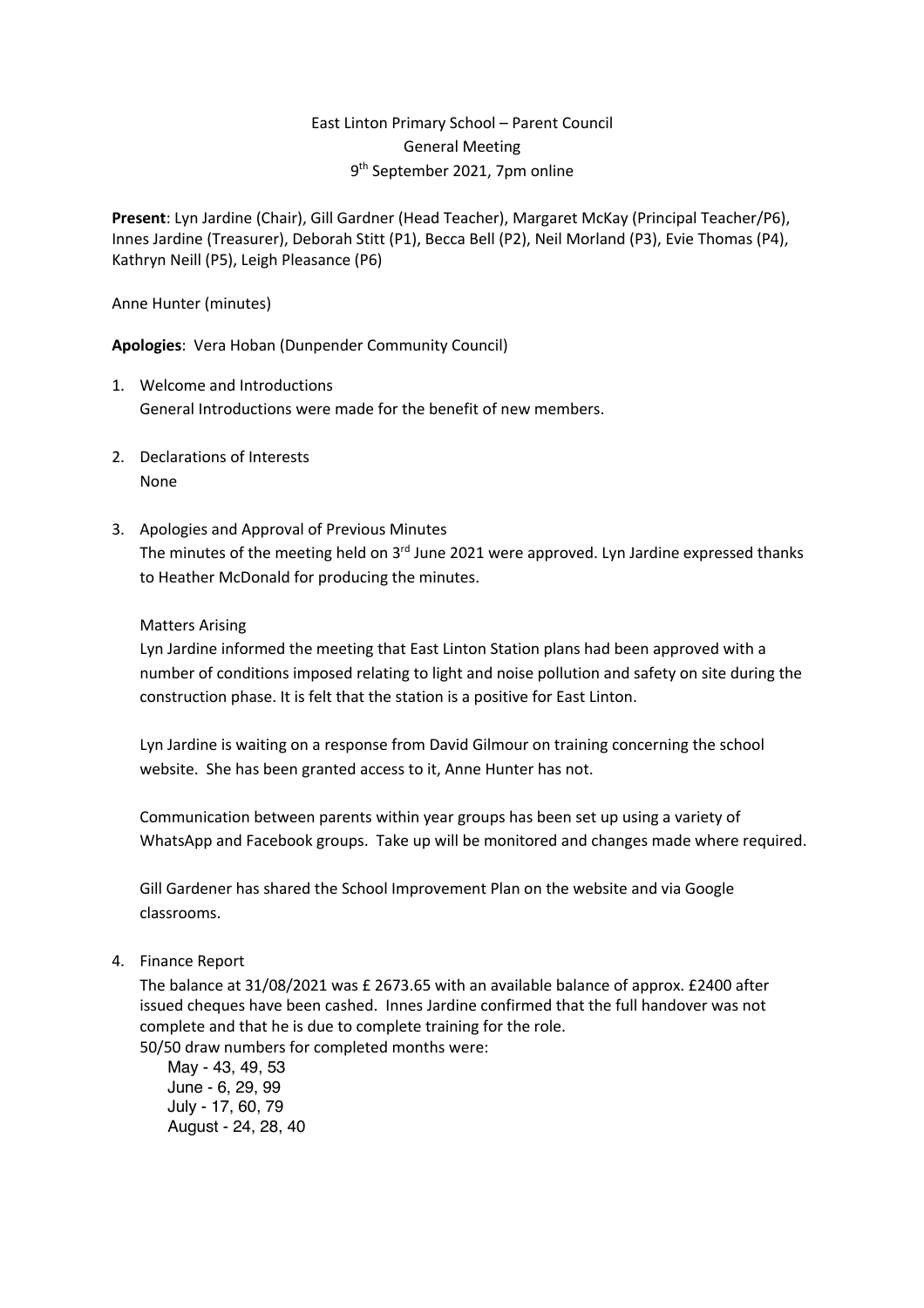### 5. Funding Requests

Gill Gardner outlined the following funding requests which were all agreed.

- £200 for non-fiction books for P3/4
- £155 for clipboards for each class to be used during Outdoor Learning
- £326 for P7 to work with Columba 1400 on values based leadership. P7 will report progress to the Parent Council.

### 6. Chair's Update

Lyn Jardine reported that the East Lothian wide group is starting up again. She will circulate details of available online training on topics such as the role of the Parent Council.

Lyn Jardine requested a steer from the meeting on the potential for a new school or extension. Gill Gardener confirmed there has been no information from the council regarding this and Lyn Jardine has heard nothing from Norman Hampshire. The outcome of the survey of school estates across East Lothian is not known. Gill Gardener will follow this up with Neil Craig-Collins. It was agreed that a subgroup comprising Gill Gardner, Lyn Jardine, Deborah Stitt and Neil Morland will be formed to ensure the school voice is heard by East Lothian Council.

# 7. Head Teacher's Update

Gill Gardner requested that members read the circulated Outdoor Learning Policy and Behaviour Policy documents prior to the next meeting. She reported on the improvement work carried out over the summer to the P7 classroom and toilet, the P3 and nursery classrooms which were all painted and had new flooring. The interior courtyard wall was repaired and initial work carried out on the roof which will be continued in the October holiday.

Pupils have settled in quickly after the break and are back in the lunch hall. P7 pupils are again working with their P1 buddies. P7 have had PE inside although the focus is still on being outside where possible. Teachers are still wearing masks and are now back in the staffroom. There is still a focus on hand washing and sanitising and regular touch-point cleaning is still being carried out. Only one prearranged essential visitor is allowed per day. Processes put in place during COVID which have been shown to result in more time in the classroom and a calmer school will be retained eg. less movement about the school with one person going to the toilet at a time and milk being delivered to the classroom.

With respect to nursery staffing they are one support worker short but with low numbers it is manageable. Two new nursery nurses joined the three existing staff and they are all working shifts to cover 8am-6pm. The post will be re- advertised. An appointee to the auxiliary role pulled out during the holiday. Mrs King, who was appointed playground supervisor has agreed to also cover the auxiliary role. Two members of staff, Bobby Myers and Audrey Dowling, are retiring. A new Janitor has been appointed and the Admin Assistant role will be advertised. Gill Gardner confirmed that pupils were contributing to year books and artwork to be presented at special outdoor assemblies to celebrate the contribution made to the school by Bobby and Audrey. It was agreed that the Parent Council will contribute £100 of East Lothian vouchers as a gift. Any further contributions by parents will be organised by the individual year groups.

Gill Gardner reported that this is the last year where the government will fund French. P5 will learn German. Outdoor learning is continuing. Margaret McKay will have one day a week out of